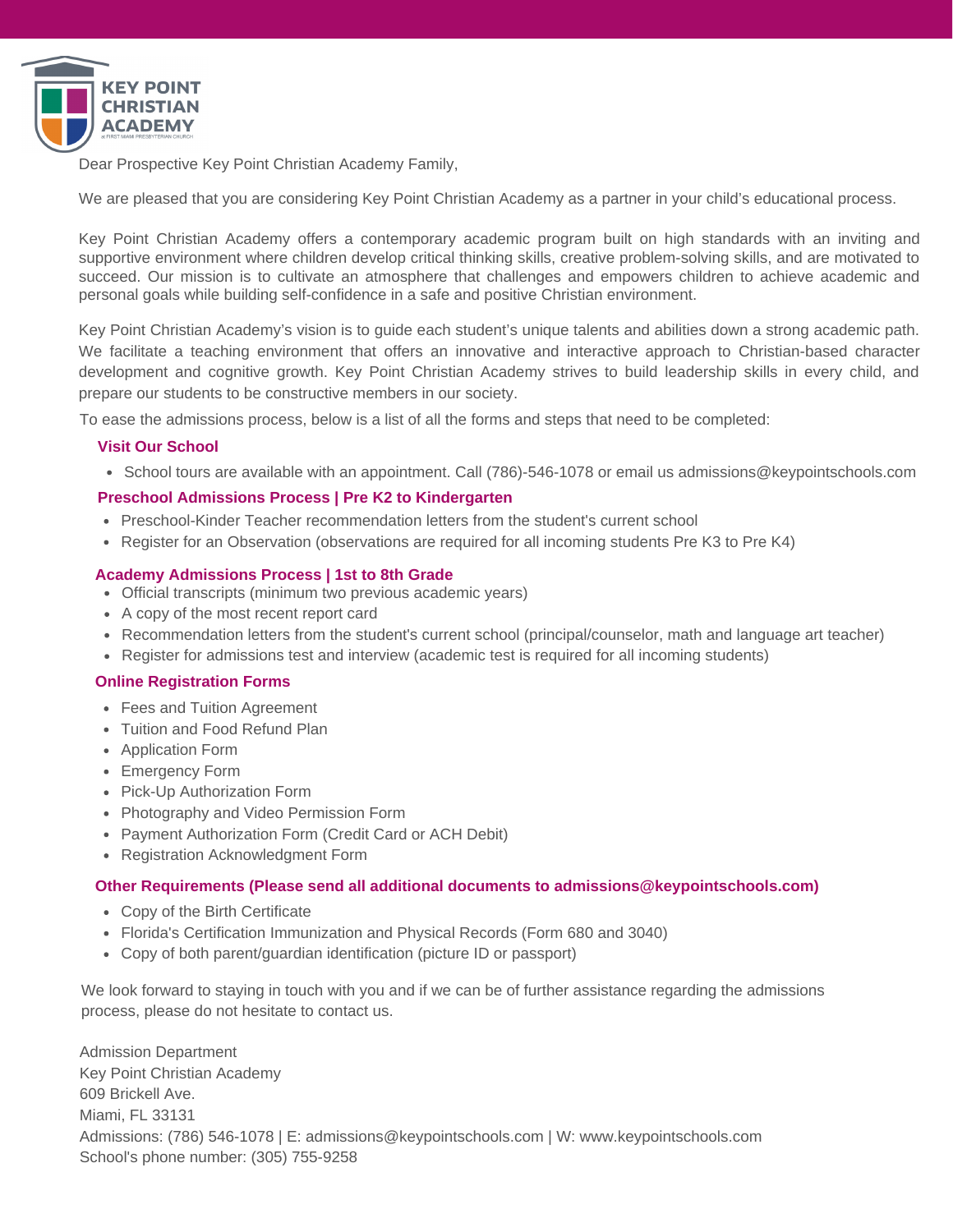

# **PRESCHOOL - KINDERGARTEN**

### **FEES AND TUITION AGREEMENT**

| <b>PRESCHOOL Full-Time Pre-K2 to Pre-K4</b> | <b>Registration Fee</b> | Plan A $(x1)$ | Plan B $(x2)$             | Plan C $(x11)$            |
|---------------------------------------------|-------------------------|---------------|---------------------------|---------------------------|
| $8:45$ a.m. $-3:30$ p.m.                    | \$1,250,00              | \$14,612.00   | \$15,424.00<br>\$7,712,00 | \$16,236.00<br>\$1,476.00 |
| <b>ELEMENTARY - Kindergarten</b>            | \$1,485.00              | \$17,750,00   | \$18,736,00               | \$19,723,00               |
| $8:45$ a.m. $-3:30$ p.m.                    |                         |               | \$9,368.00                | \$1,793.00                |
| <b>ORGANIC FOOD PLAN (Mandatory)</b>        |                         | \$2,090.00    | \$1,045.00                | \$190.00                  |

#### **10% SIBLING DISCOUNT ON THE SECOND AND THIRD CHILD**

#### **PAYMENT PLANS DUE DATES**

Plan A - 10% discount already included **(1 full payment DUE UPON REGISTRATION)** Plan B - 5% discount already included **(2 semester payments due 07/01/22 and 01/01/23)** Plan C **(11 payments due 07/01/22 through 05/01/23)**

- In consideration of the acceptance of this contract/agreement and the enrollment of a student in Key Point Christian Academy for the entire 2022-2023 school year. I understand and agree that once this agreement has been signed and registration has been processed and paid, I am liable for the entire school year's tuition payments and fees if the Tuition and Food Refund Plan has been declined.
- Prorated Tuition and Food fees will not be granted.
- The Tuition and Food Refund is voluntary and available at the time of the registration process by paying the annual fee.
- Fees and Tuition payment plans cannot be changed or modified after registration forms have been received and/or processed.
- The current contract/agreement begins on July 1, 2022, through May 1, 2023. Late enrollment the contract/agreement will end until June 1, 2023.

#### **LATE FEES AND PAYMENT NOTES**

- Unpaid balances after the 5th of each month: \$50.00 late fee. Additional \$100.00 late fee after the 15th of each month.
- Returned checks penalty: \$50.00. After two returned checks during the school year, payments shall be made with a certified check, money order or credit card.
- Collection fees will be added to your account if sent to collections.

|                                                            | PRESCHOOL ADDITIONAL FEES (All additional fees including registration fee are non-refundable and due upon registration)    |
|------------------------------------------------------------|----------------------------------------------------------------------------------------------------------------------------|
| Preschool Supplies                                         | \$595.00 (Due upon registration)                                                                                           |
| <b>Year Memories</b>                                       | \$90.00 (Due upon registration - per child)                                                                                |
|                                                            | KINDERGARTEN ADDITIONAL FEES (All additional fees including registration fee are non-refundable and due upon registration) |
| <b>Academic Materials</b>                                  | \$505.00 (Due upon registration)                                                                                           |
| <b>Technology Fee</b>                                      | \$545.00 (Due upon registration)                                                                                           |
| <b>Year Memories</b>                                       | \$90.00 (Due upon registration - per child)                                                                                |
| <b>STUDENT SUPPORT PROGRAMS</b> (Kindergarten - 8th Grade) |                                                                                                                            |
| ESL (English as a Second Language)                         | \$550.00 (Monthly payments as needed from September to May)                                                                |

### **MONTHLY EARLY & AFTER CARE**

Excelling Program (Language Arts)

Excelling Program (Math)

\$220.00 - 5 Days Early Care from 8:00 a.m.- 8:45 a.m. (10 monthly payments from August to May) \$315.00 - 5 Days After Care from 3:45 p.m.- 6:00 p.m. (10 monthly payments from August to May)

Late pick-up fee after 3:45 p.m. and 6:01 p.m. is \$35.00 then \$1.00 per minute.

## EDUCATING TODAY, PREPARING FOR THE FUTURE **PRESCHOOL | ELEMENTARY | MIDDLE SCHOOL**

Key Point Christian Academy | 609 Brickell Ave. Miami, FL 33131 T: (305) 755-9258 | E: admissions@keypointschools.com | W: www.keypointschools.com REV. 2/22

\$450.00 (Monthly payments as needed from September to May) \$450.00 (Monthly payments as needed from September to May)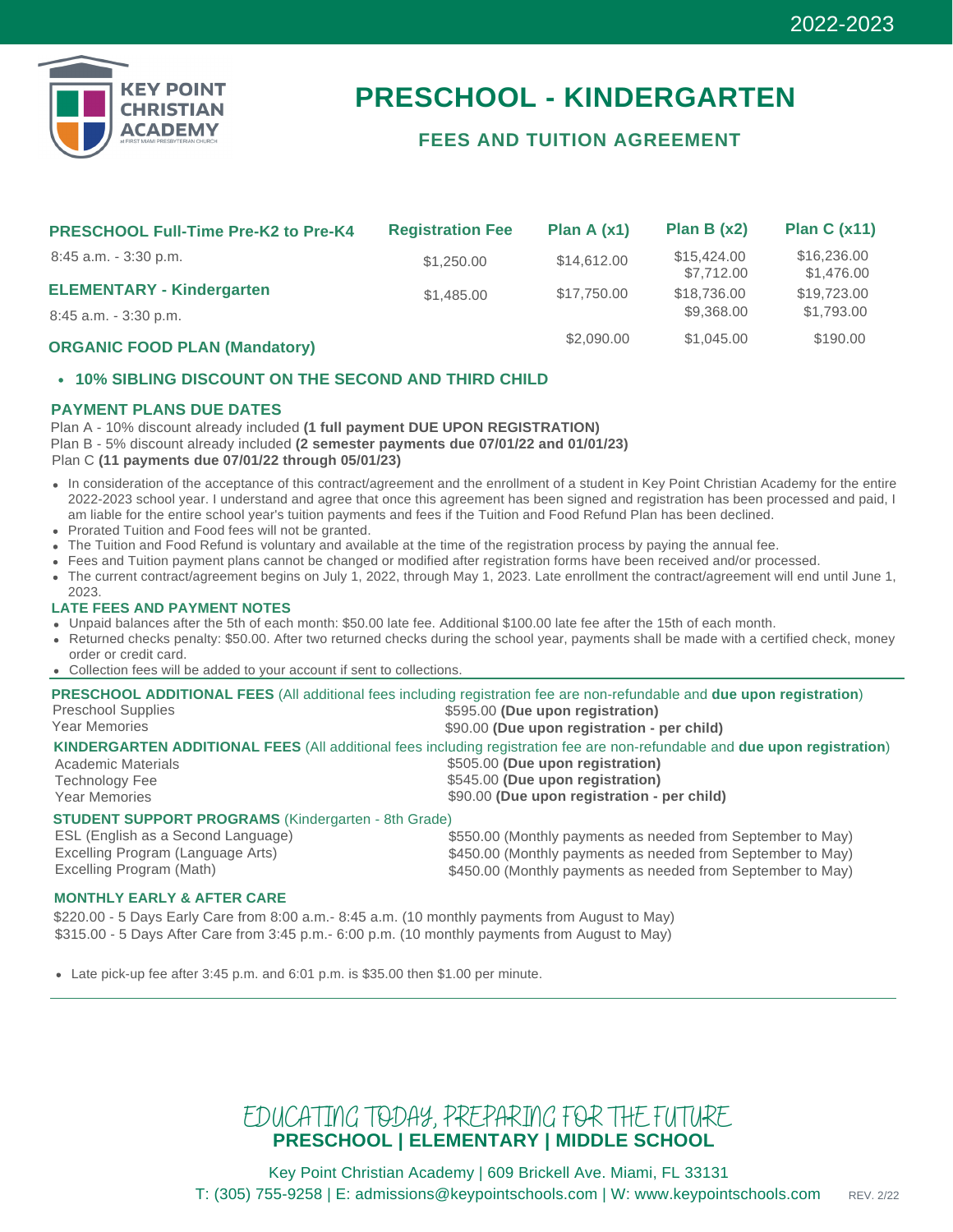

## **ELEMENTARY - MIDDLE SCHOOL**

### **FEES AND TUITION AGREEMENT**

| <b>ELEMENTARY 1ST - 5TH GRADE</b><br>$8:15$ a.m. $-3:45$ p.m.    | <b>Registration Fee</b><br>\$1,485,00 | Plan A $(x1)$<br>\$17,750,00 | Plan B $(x2)$<br>\$18,736.00<br>\$9,368.00 | Plan C $(x11)$<br>\$19,723.00<br>\$1,793.00 |
|------------------------------------------------------------------|---------------------------------------|------------------------------|--------------------------------------------|---------------------------------------------|
| <b>MIDDLE SCHOOL 6TH - 8TH GRADE</b><br>$8:15$ a.m. $-3:45$ p.m. | \$1,500.00                            | \$17,938.00                  | \$18,935.00<br>\$9,467.00                  | \$19,932.00<br>\$1,812.00                   |
| <b>ORGANIC FOOD PLAN (Mandatory)</b>                             |                                       | \$2,090,00                   | \$1,045.00                                 | \$190.00                                    |

#### **10% SIBLING DISCOUNT ON THE SECOND AND THIRD CHILD**

#### **PAYMENT PLANS DUE DATES**

Plan A - 10% discount already included **(1 full payment DUE UPON REGISTRATION)** Plan B - 5% discount already included **(2 semester payments due 07/01/22 and 01/01/23)** Plan C **(11 payments due 07/01/22 through 05/01/23)**

- In consideration of the acceptance of this contract/agreement and the enrollment of a student in Key Point Christian Academy for the entire 2022-2023 school year. I understand and agree that once this agreement has been signed and registration has been processed and paid, I am liable for the entire school year's tuition payments and fees if the Tuition and Food Refund Plan has been declined.
- Prorated Tuition and Food fees will not be granted.
- The Tuition and Food Refund is voluntary and available at the time of the registration process by paying the annual fee.
- Fees and Tuition payment plans cannot be changed or modified after registration forms have been received and/or processed.
- The current contract/agreement begins on July 1, 2022, through May 1, 2023. Late enrollment the contract/agreement will end until June 1, 2023.

#### **LATE FEES AND PAYMENT NOTES**

- Unpaid balances after the 5th of each month: \$50.00 late fee. Additional \$100.00 late fee after the 15th of each month.
- Returned checks penalty: \$50.00. After two returned checks during the school year, payments shall be made with a certified check, money order or credit card.
- Collection fees will be added to your account if sent to collections.

| Academic Materials<br><b>Technology Fee</b><br><b>Year Memories</b>                              | <b>ELEMENTARY - MIDDLE SCHOOL</b> (All additional fees including registration fee are non-refundable and due upon registration)<br>\$505.00 (Due upon registration)<br>\$545.00 (Due upon registration)<br>\$90.00 (Due upon registration - per child) |
|--------------------------------------------------------------------------------------------------|--------------------------------------------------------------------------------------------------------------------------------------------------------------------------------------------------------------------------------------------------------|
| <b>STUDENT SUPPORT PROGRAMS (Kindergarten - 8th Grade)</b>                                       |                                                                                                                                                                                                                                                        |
| ESL (English as a Second Language)                                                               | \$550.00 (Monthly payments as needed from September to May)                                                                                                                                                                                            |
| Excelling Program (Language Arts)                                                                | \$450.00 (Monthly payments as needed from September to May)                                                                                                                                                                                            |
| Excelling Program (Math)                                                                         | \$450.00 (Monthly payments as needed from September to May)                                                                                                                                                                                            |
| <b>MONTHLY EARLY &amp; AFTER CARE</b>                                                            |                                                                                                                                                                                                                                                        |
| \$220.00 - 5 Days Early Care from 8:00 a.m. - 8:15 a.m. (10 monthly payments from August to May) |                                                                                                                                                                                                                                                        |
|                                                                                                  |                                                                                                                                                                                                                                                        |

\$315.00 - 5 Days After Care from 4:00 p.m. - 6:00 p.m. (10 monthly payments from August to May)

- Late pick-up fee after 4:00 p.m. and  $6:01$  p.m. is \$35.00 then \$1.00 per minute.

## **PRESCHOOL | ELEMENTARY | MIDDLE SCHOOL** EDUCATING TODAY, PREPARING FOR THE FUTURE.

Key Point Christian Academy | 609 Brickell Ave. Miami, FL 33131 T: (305) 755-9258 | E: admissions@keypointschools.com | W: www.keypointschools.com REV. 2/22